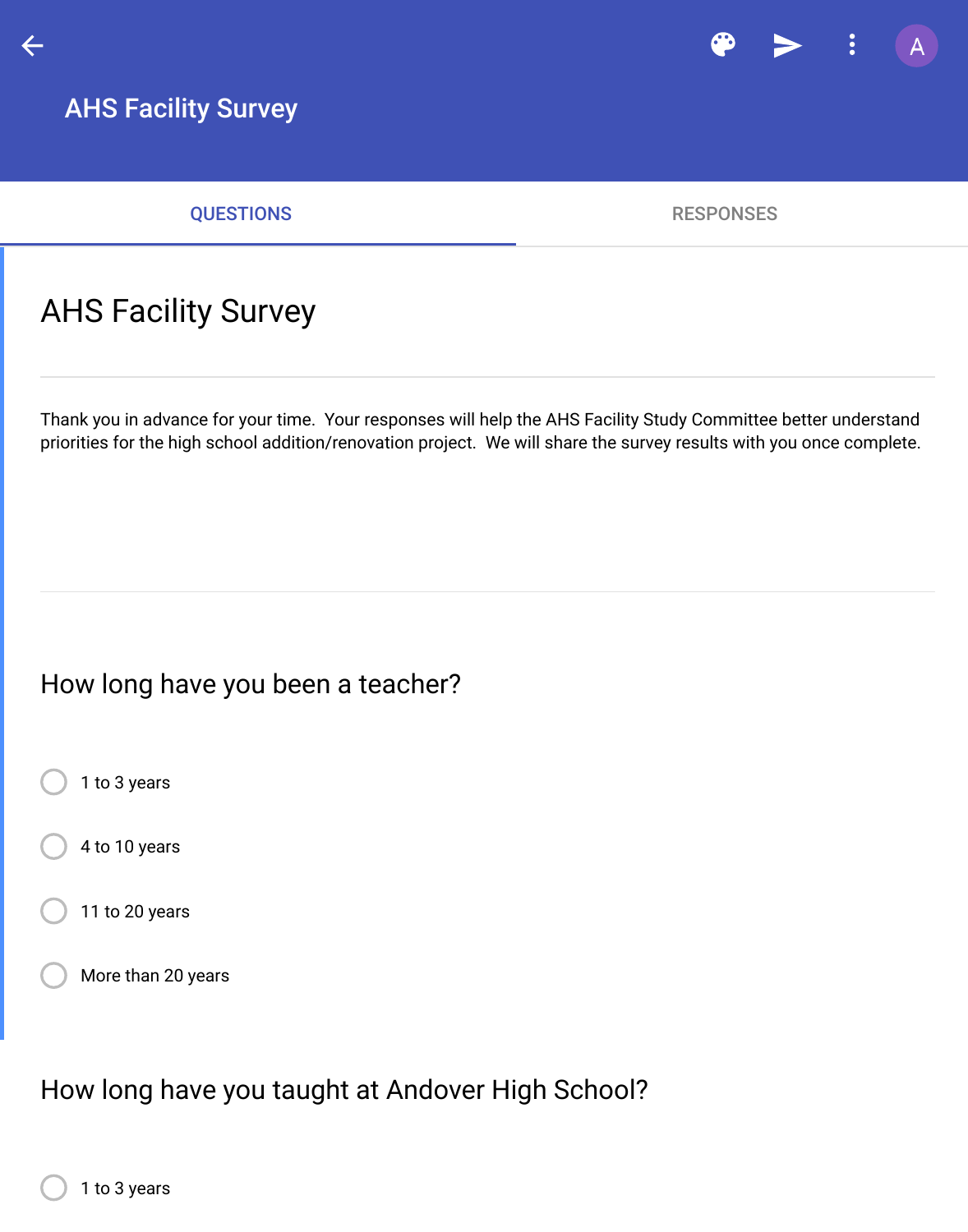

How important is the physical condition of your school facilities (classrooms, equipment) to your overall performance as a teacher?

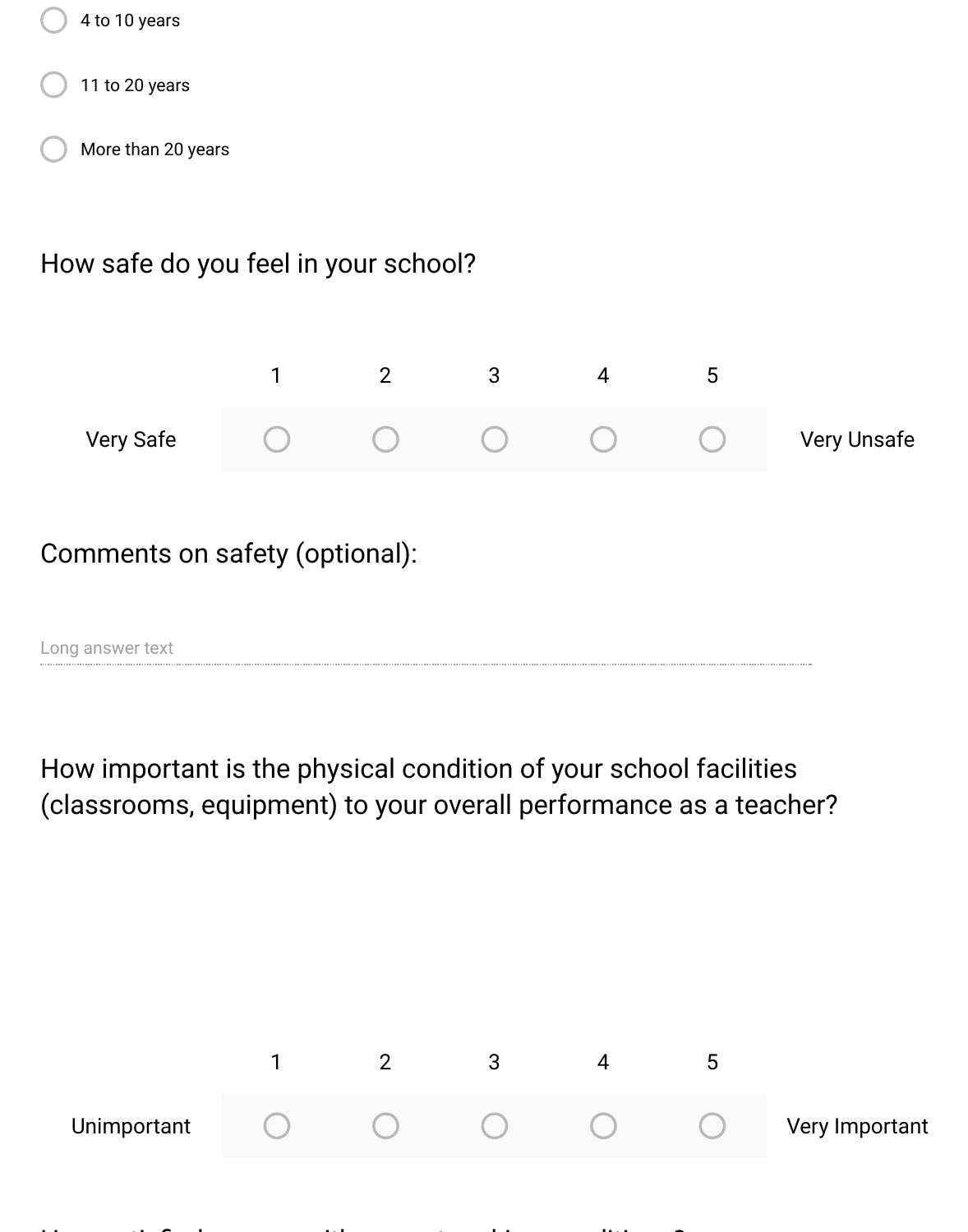How satisfied are you with current parking conditions?



| Do you have to move from one classroom to another between blocks? |  |
|-------------------------------------------------------------------|--|
|-------------------------------------------------------------------|--|

| Yes |  |
|-----|--|
| No  |  |

Yes

No

If yes, are the classrooms you are moving between on the same floor?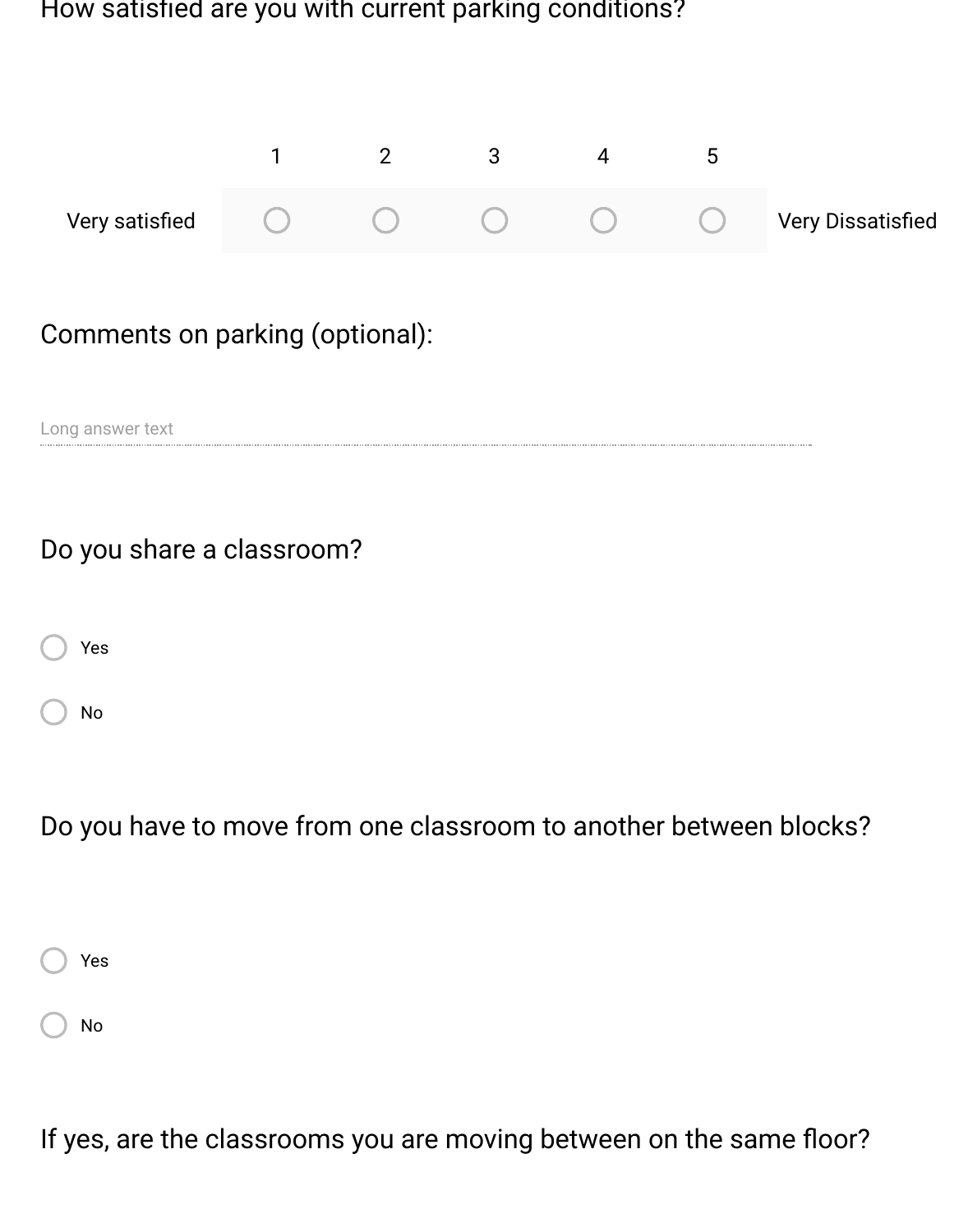| Yes |  |
|-----|--|
| No  |  |

If yes, are the classrooms you are moving between in the same hallway?

| Yes |  |
|-----|--|
| No  |  |

How satisfied are you with your ability to move through the hallways between classes?



How satisfied are you with your students' ability to move through the hallways and make it to class on time?

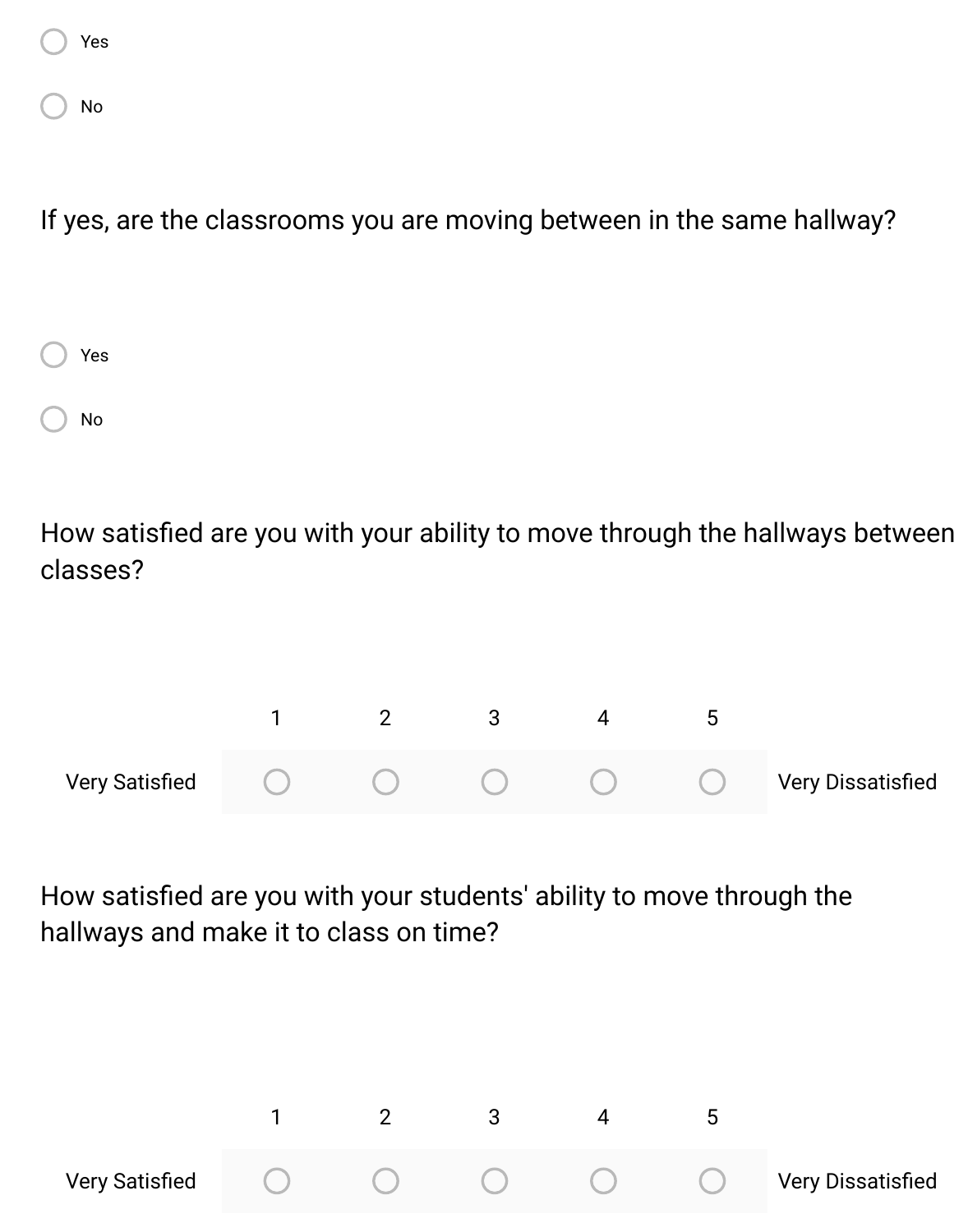How satisfied are you with the lighting in the hallways?



How satisfied are you with the lighting in the classroom(s) in which you teach?

| <b>Very Satisfied</b> | $\left( \begin{array}{cc} 1 & 1 \end{array} \right)$ |  | $\sqrt{2}$ | <b>Very Dissatisfied</b> |
|-----------------------|------------------------------------------------------|--|------------|--------------------------|

#### Comments on classroom lighting (optional):

Long answer text

#### How satisfied are you with the black/whiteboards in your classroom(s)?

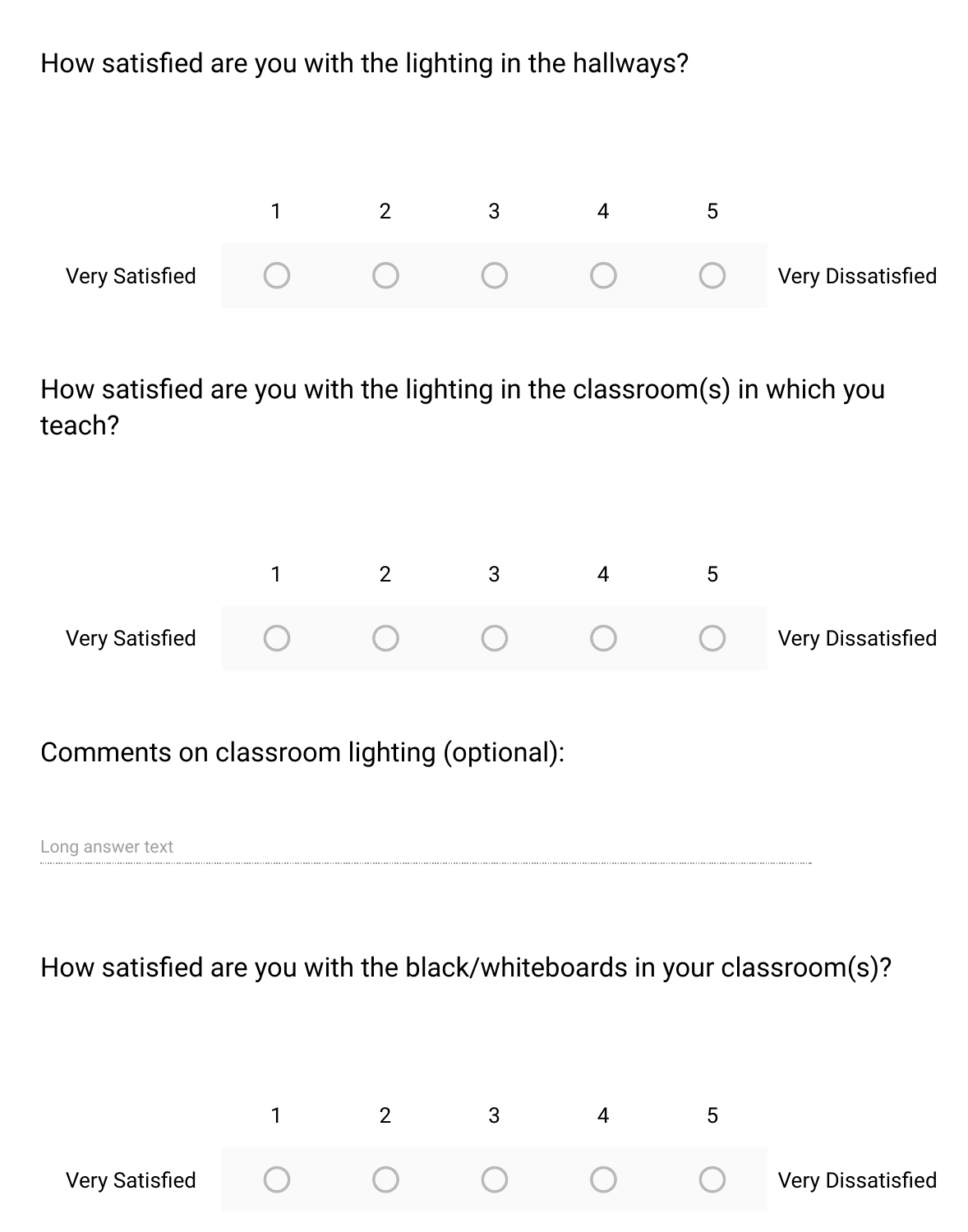### Comments on black/whiteboards (optional):

Long answer text

How adequate is the size of your room(s) for the kinds of teaching activities you do (or would like to do)?

| Too Small     |
|---------------|
| Too Large     |
| Adequate Size |

Comments on classroom size (optional):

Long answer text

In the last five years, have you ever taught in spaces that were not designed as classrooms?

| Yes |
|-----|
| No  |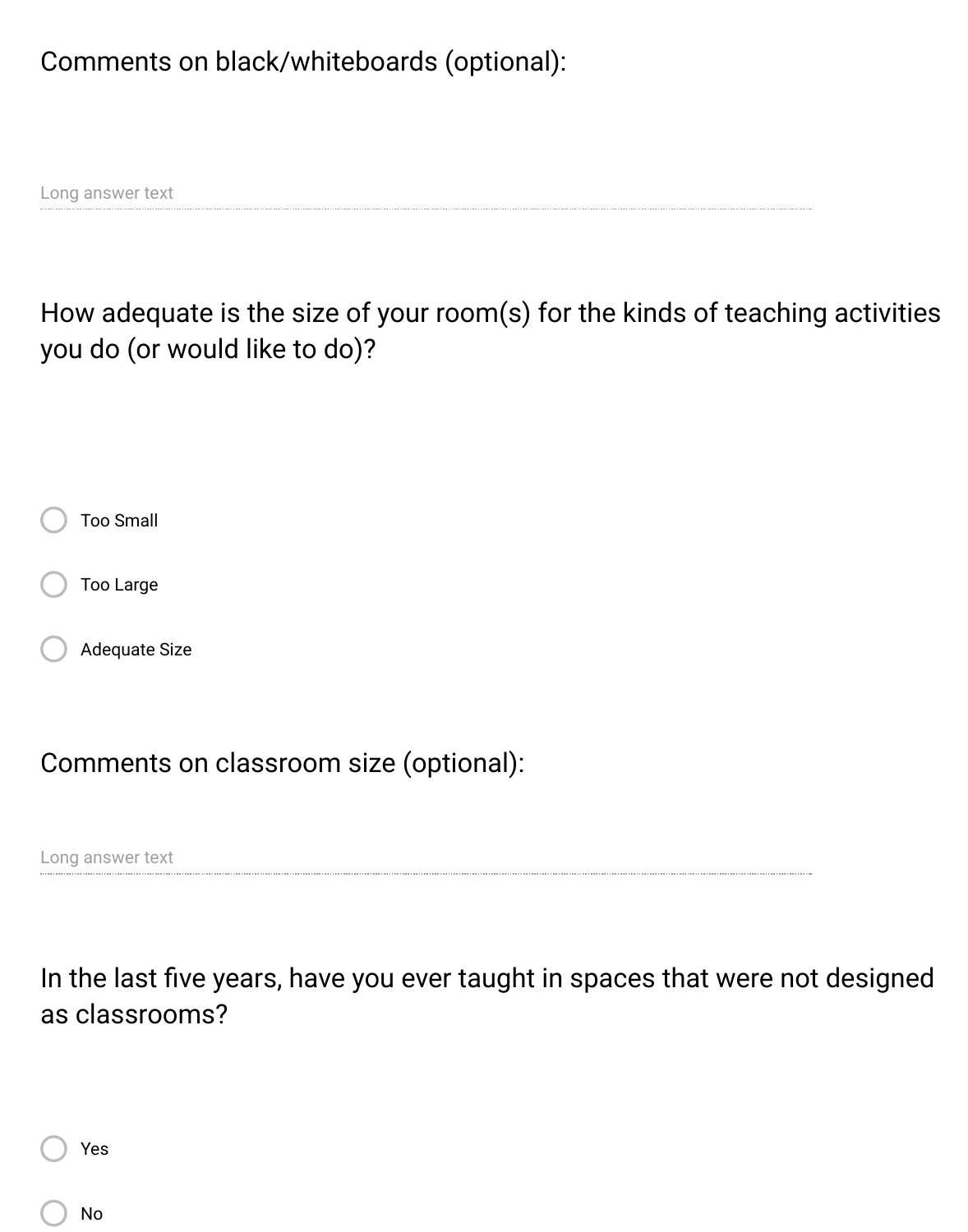Is there space in the school for you and your colleagues to plan and to collaborate together on professional matters?

| Yes |  |
|-----|--|
| No  |  |

If yes, how adequate is the collaboration space you use?



Comments on access to professional collaboration space (optional):

Long answer text

How often do you purchase lunch from the cafeteria?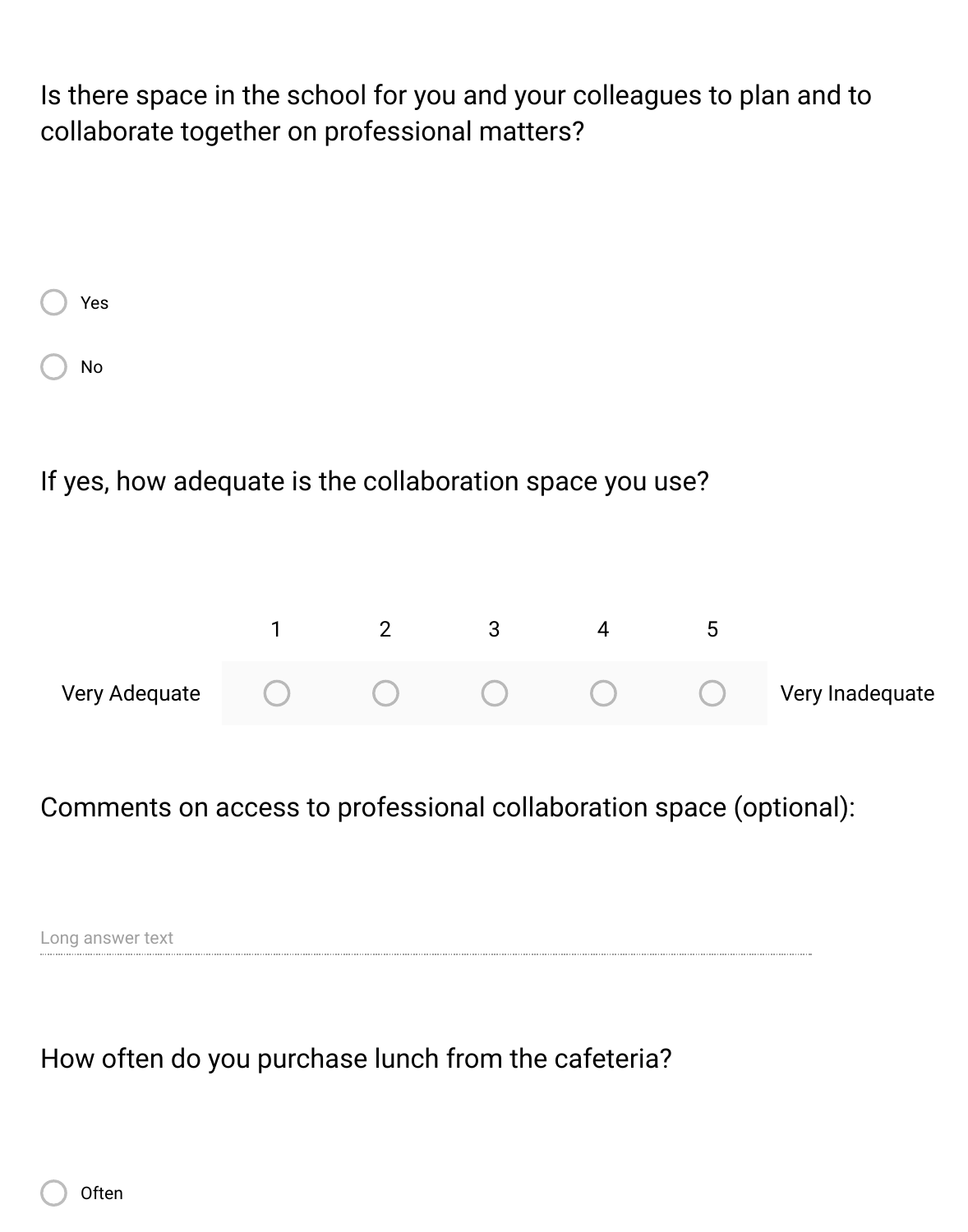

If cafeteria logistics allowed you to view, select and purchase a lunch more quickly and easily, would you be more likely to do so?

| Yes   |
|-------|
| No    |
| Maybe |

How often do you use the library/media center?

| Often     |
|-----------|
| Sometimes |
| Seldom    |
| Never     |

Are there issues that prevent or discourage you from using it more frequently? If so, please describe: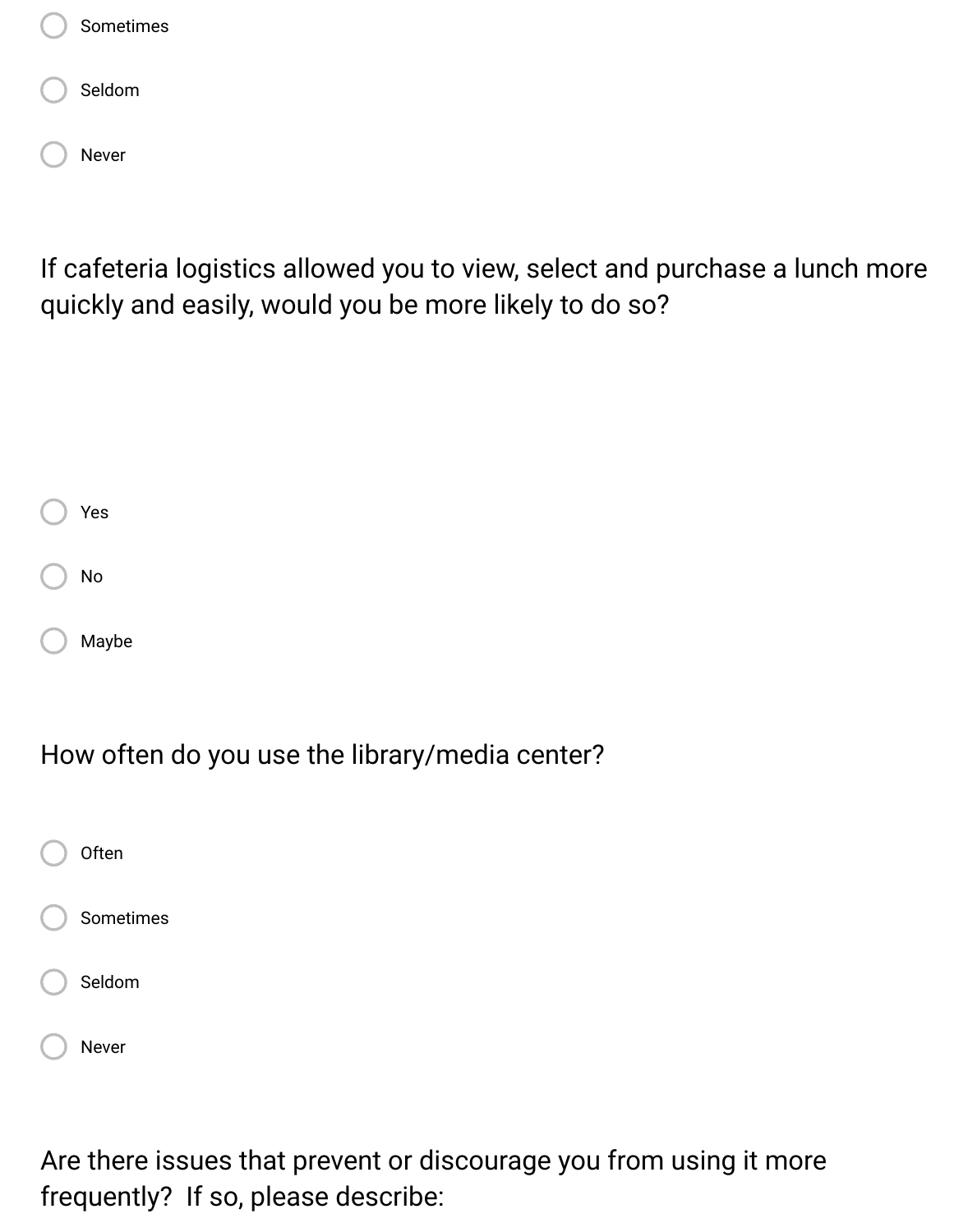How often do you bring students to the cafeteria during non-lunch blocks for classroom activities?



How often do you bring students outside for classroom activities?



Would you be likely to use an outdoor classroom space if one existed?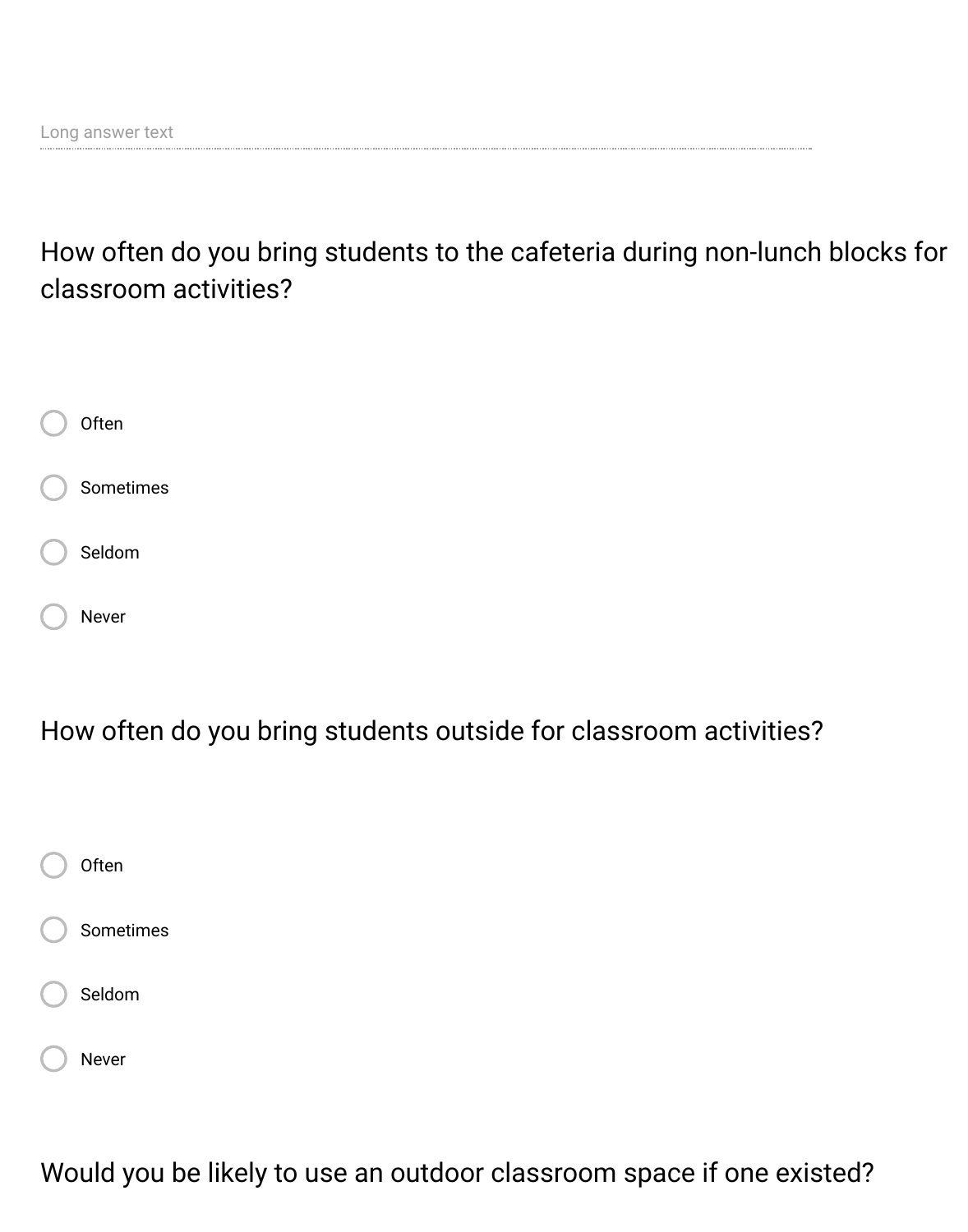| Yes   |
|-------|
| No    |
| Maybe |

How adequate are the restrooms you and your colleagues have access to?



### Comments on restrooms (optional):

Long answer text

How adequate are the lunchroom facilities you and your colleagues have access to?

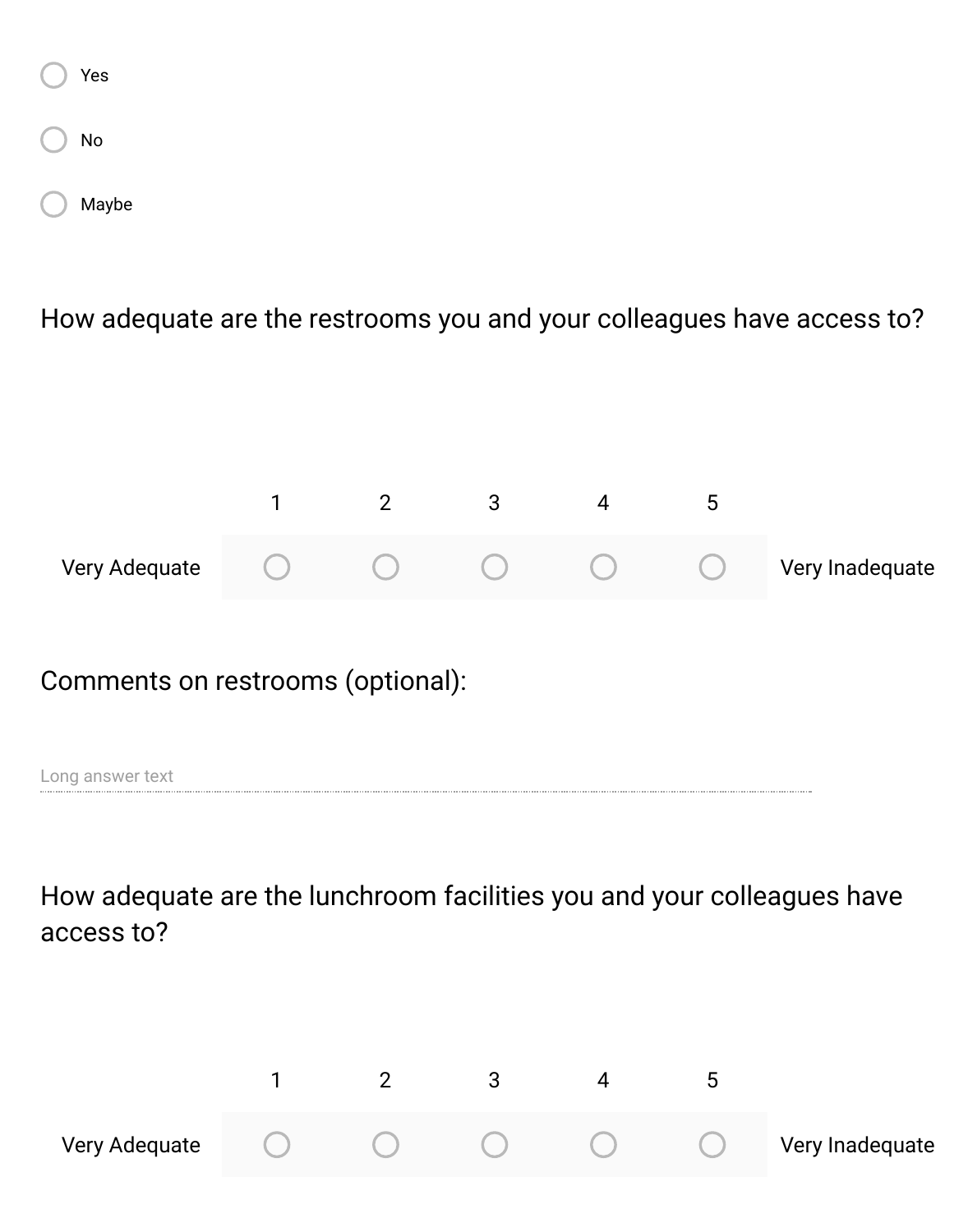Comments on lunchroom facilities (optional):

Long answer text

Do you and your students have adequate access to WiFi in your school to do your work?



### Comments on WiFi access (optional):

Long answer text

How comfortable is the temperature in your classroom(s) generally?

Generally comfortable

Somewhat comfortable

Not very comfortable

Uncomfortable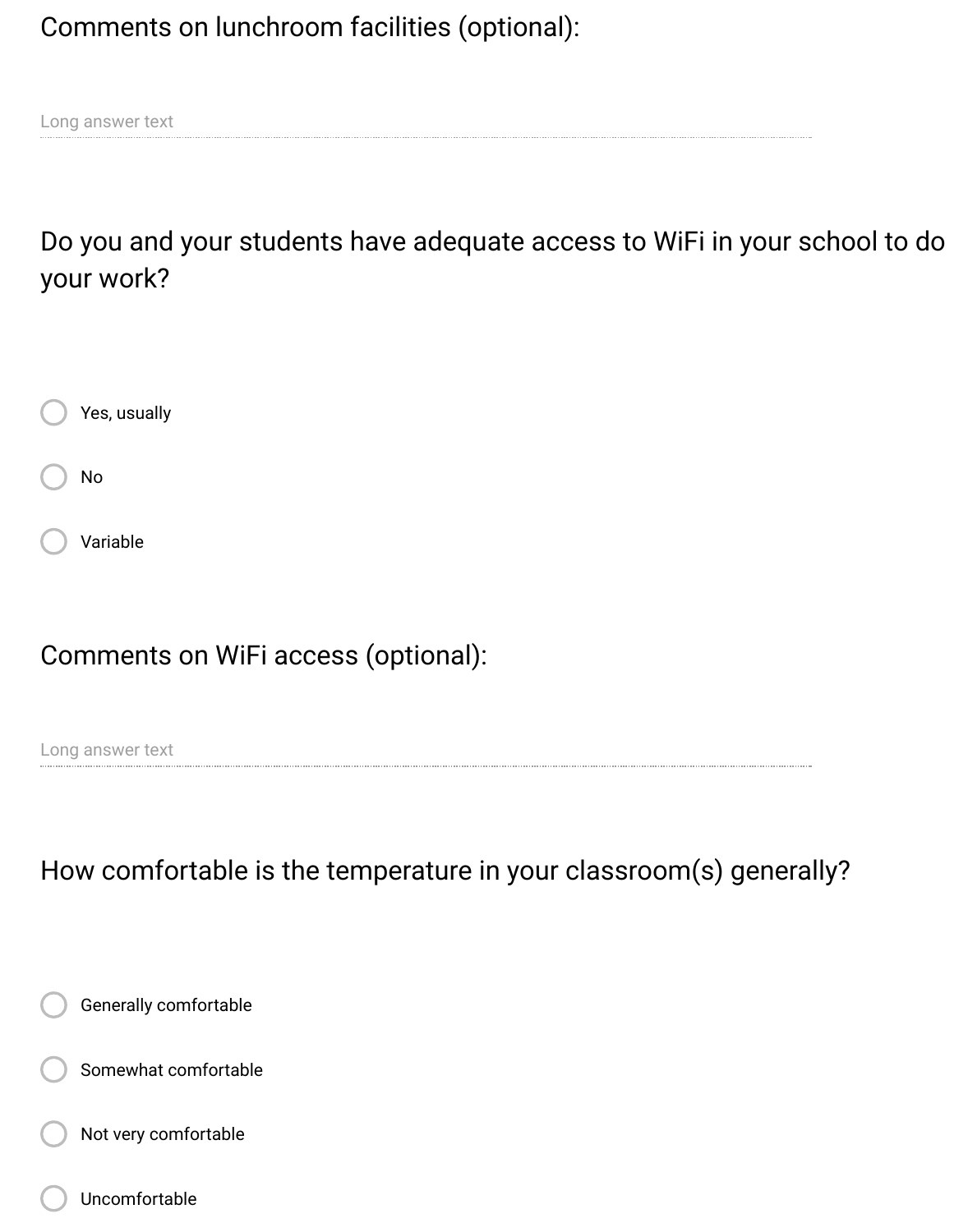### Comments on classroom temperature (optional):

Long answer text

How would you evaluate the air quality in the classrooms where you teach?

| Excellent |
|-----------|
| Good      |
| Fair      |
| Poor      |

How adequate is the number and placement of electrical outlets in your classroom(s) to power all of the equipment you need?



How often does the noise level in the classroom and hallways affect your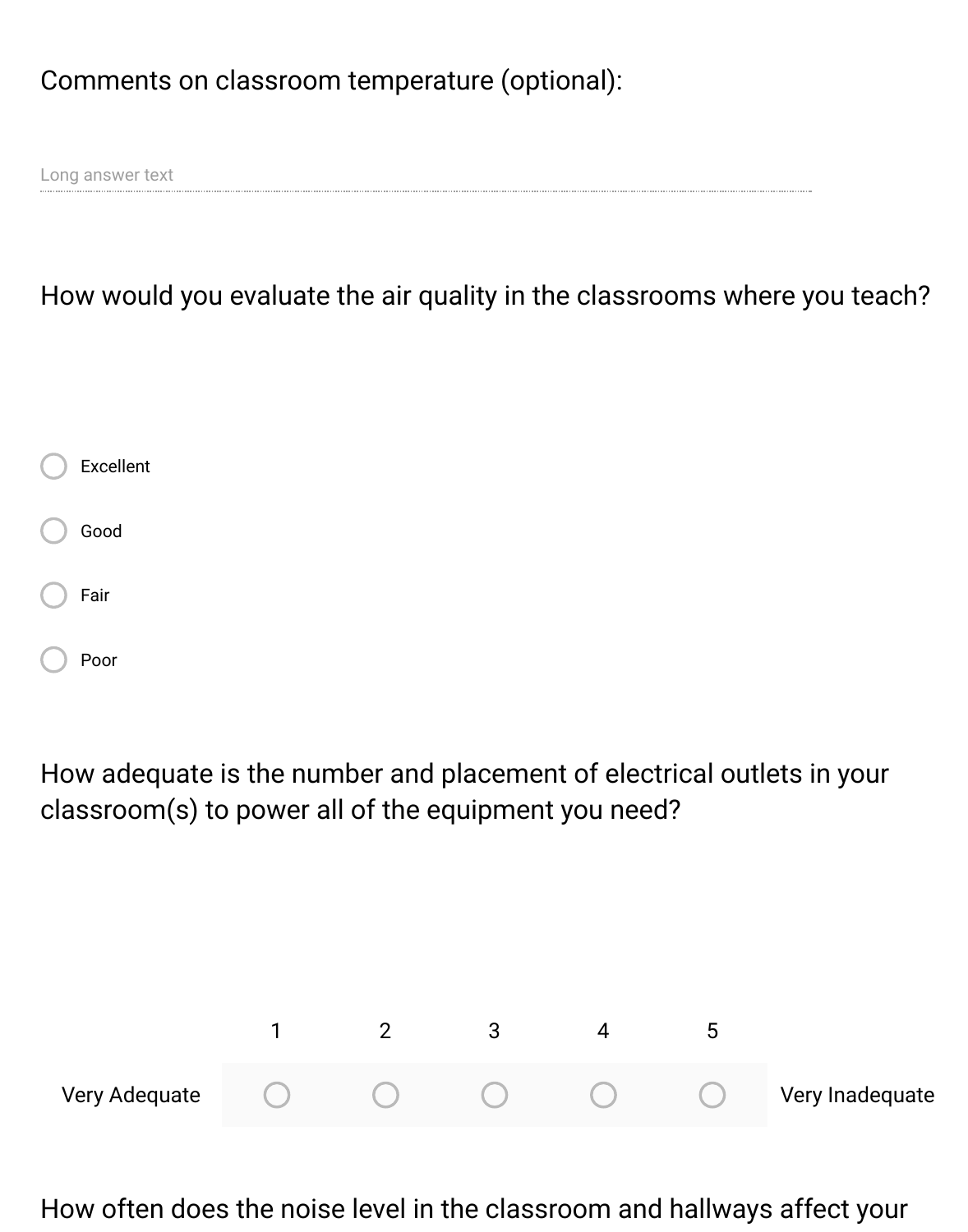### ability to teach?



## Do you have windows in your classroom?



No

### If you have windows, can you safely open/close them?

| Yes |  |
|-----|--|
| No  |  |
| N/A |  |

If you have windows in your classroom, can you see through them?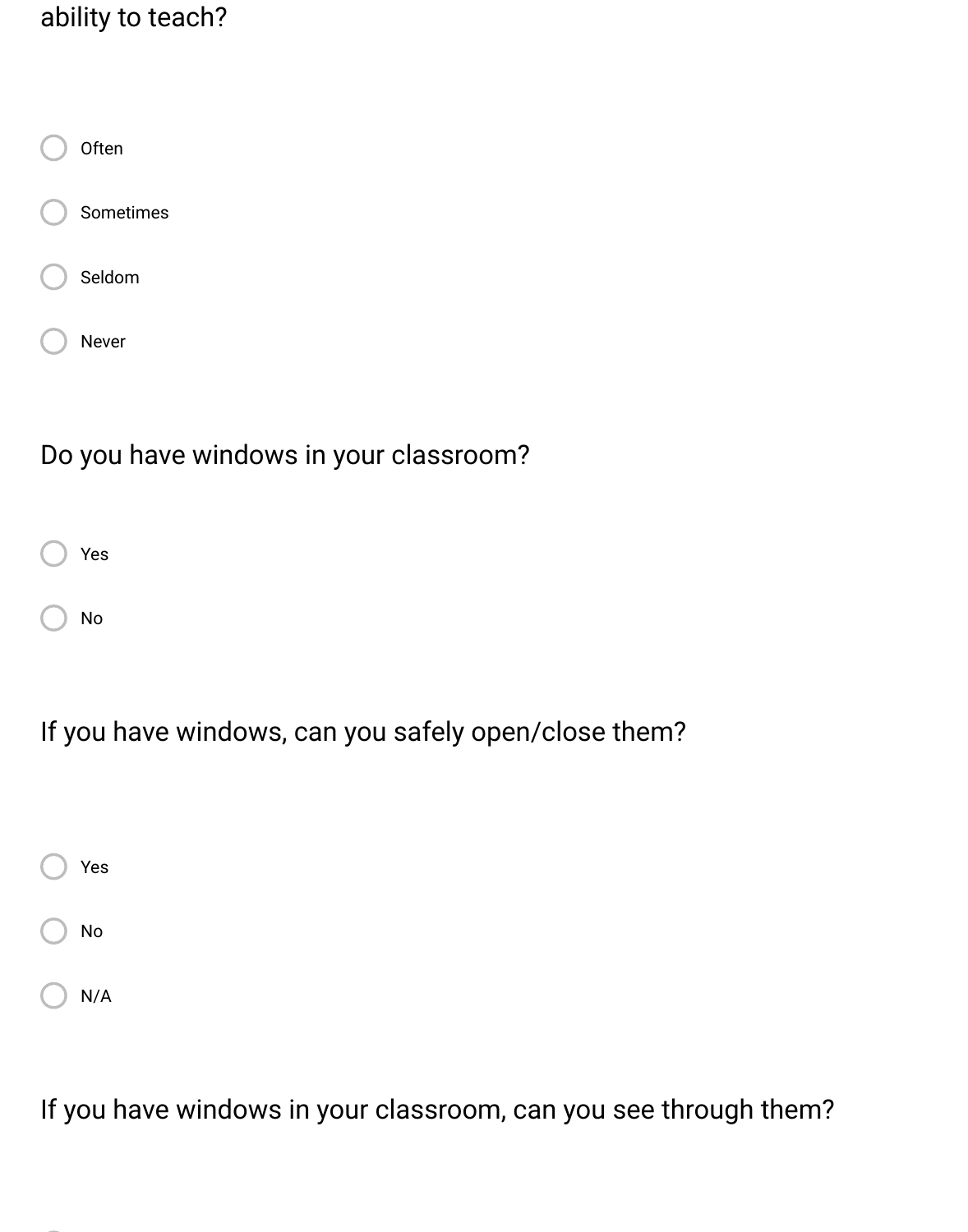| Yes |  |
|-----|--|
| No  |  |
| N/A |  |

If you can see through them, do you have a view you would describe as pleasing?

| Yes |
|-----|
| No  |
| N/A |

In the last year, about how many days of instructional time did you lose because of problems with the school facilities?

| None        |
|-------------|
| 1 Day       |
| 2-5 Days    |
| Over 5 Days |

Have poor facility conditions ever made you think about changing schools?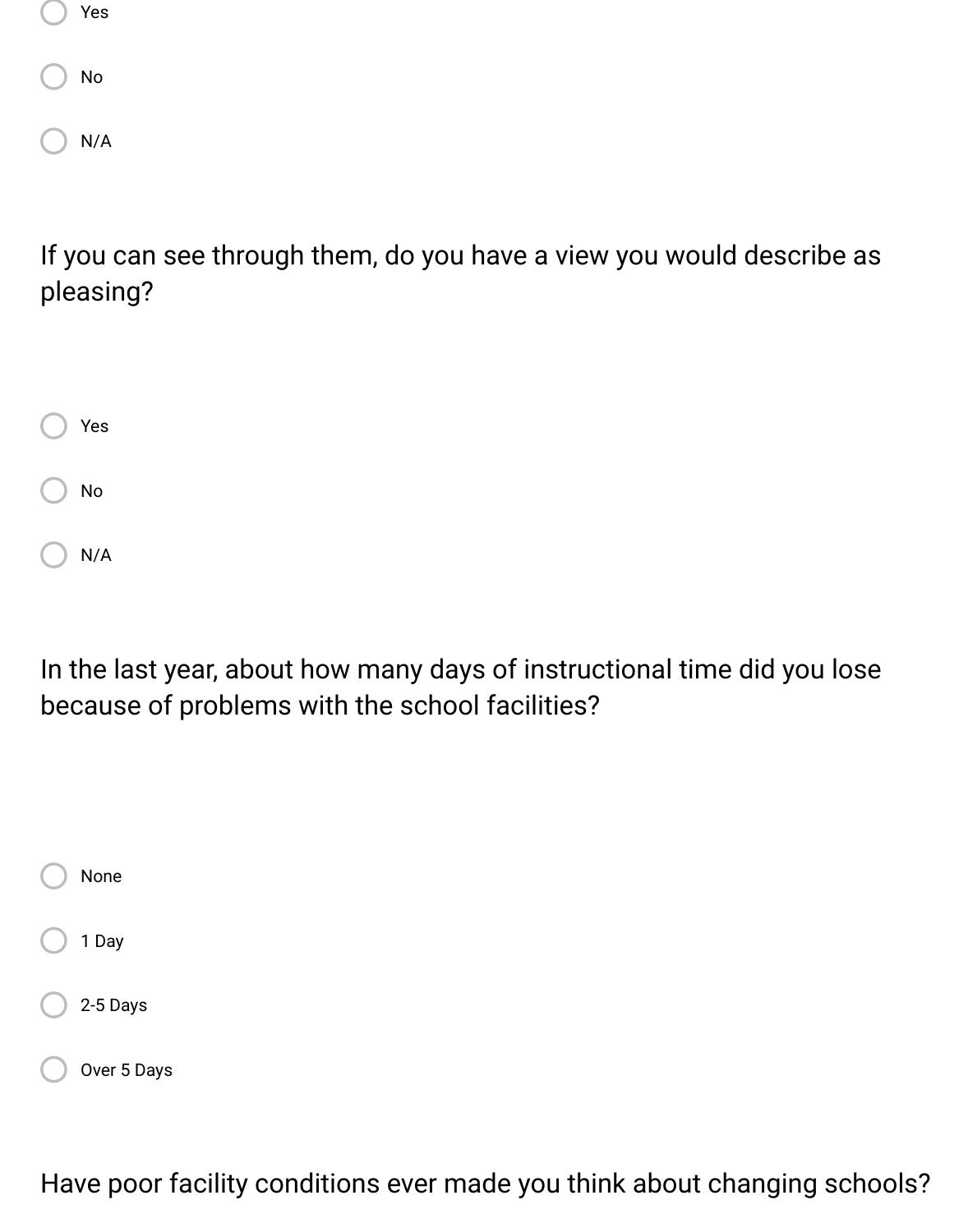| Yes |  |
|-----|--|
| No  |  |

Have poor facility conditions ever made you think about leaving teaching all together?

Yes No

How often do you seek out custodial/maintenance staff for facility issues?



How often do problems recur even after being addressed?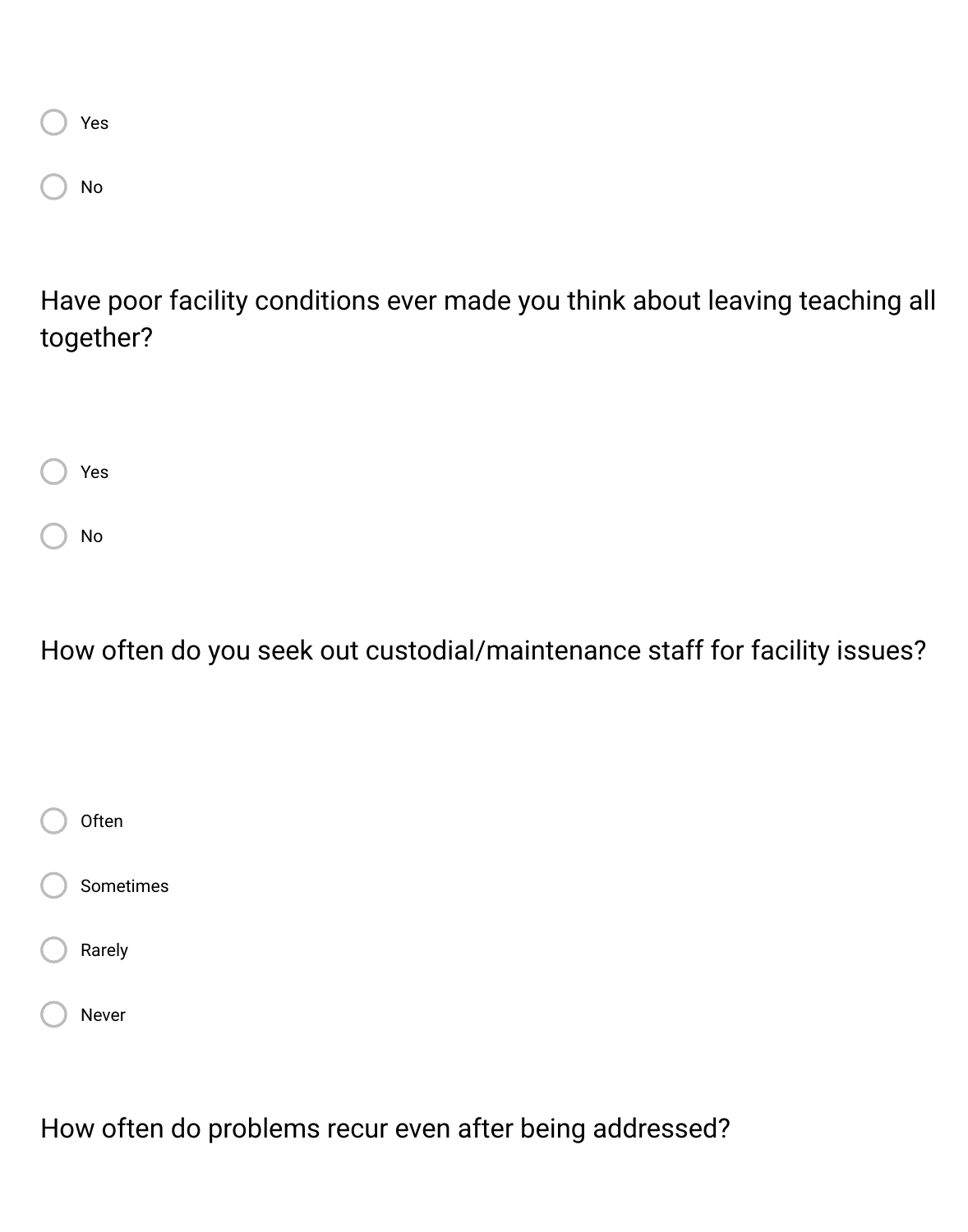| Often     |  |
|-----------|--|
| Sometimes |  |
| Rarely    |  |
| Never     |  |
|           |  |

Comments on maintenance issues (optional):

Long answer text

Have you experienced any adverse effects to your health due to the physical conditions of your school building?



If yes, have you missed days of work due to health problems caused by the physical conditions in your school building?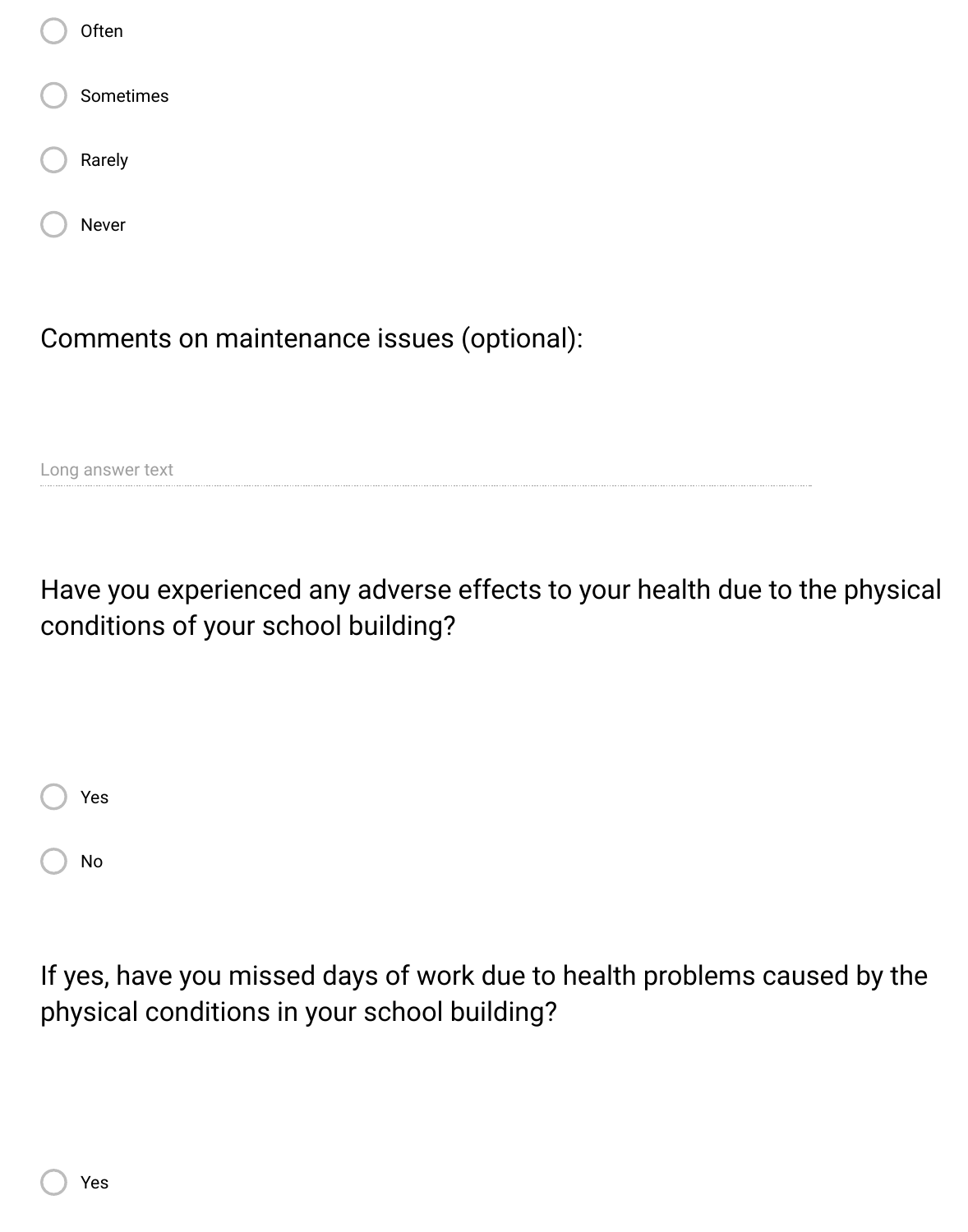

## What kinds of spaces do you believe the high school needs that do not currently exist?

Long answer text

# What do you think is the most urgent need to be addressed within the scope of an addition/renovation project at Andover High School?

Long answer text

## Anything you would like to add with regard to the facility and its impact on our community?

Long answer text

## Additional Comments

Long answer text